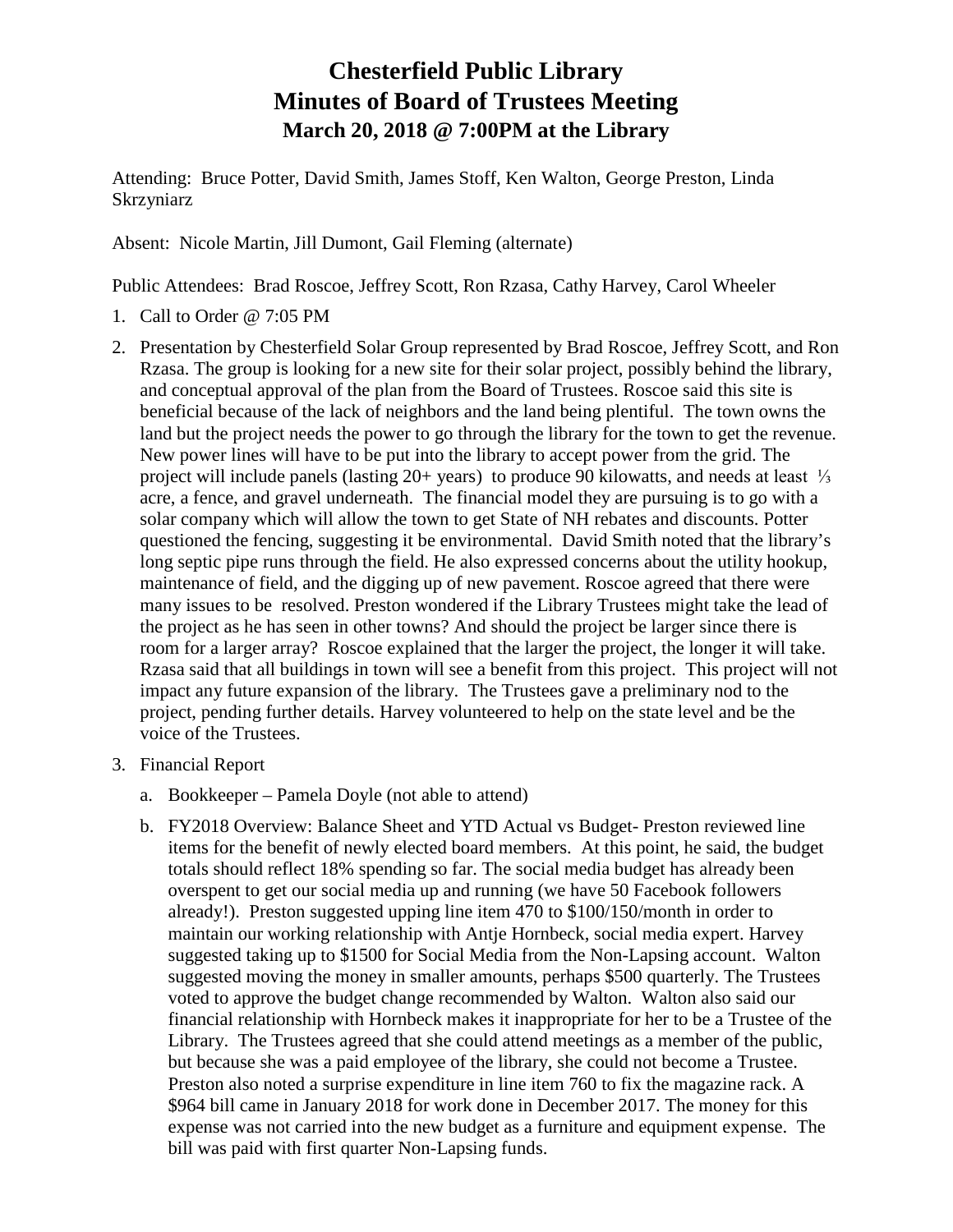- c. Treasurer's report As directed by the Board at the February meeting, James Stoff and Jill Dumont did not renew the CD maturing at the bank. The new Board will need to decide how to invest the money. Also, Stoff and Walton need to go to the bank with a new Chairperson and Treasurer to redo bank signatory paperwork as soon as possible. In the meantime, Stoff and Walton will continue to sign checks.
- 4. Secretary's Report The Minutes of the February 20, 2018 meeting were reviewed and approved without amendment.
- 5. Election Results: New Trustees Cathy Harvey & Linda Skrzyniarz to 3 year terms, Nicole Martin to a 2 year term, and Carol Wheeler to a 1 year term. New trustees can be sworn in any time after the next Selectmen's meeting.
	- a. Election of Officers Postponed
	- b. Change of Bank Signatories Postponed
	- c. Town Meeting The Library budget was approved with no discussion. Smith suggested we be proactive and keep up our public relations to continue to receive strong community support. Harvey volunteered to be the liaison between the Budget Committee and the Library Trustees.
	- d. Status of Warrant Article re: RSA 202-A:11-a (Use of additional funds) Unfortunately, there was no warrant of the Article at Town Meeting. The new town administrator is going to make sure it gets in next year. Preston says it needs to be on the ballot.
- 6. Director's Report Library Activity Report
	- a. Our collection is growing at same rate as last year. The number of computer uses is up, even with only half the computers available, and home delivery is up. Circulation stats are a little higher, but the young adult attendance and usage of material is down. Potter wondered if changes in the town's demographics were a factor.
	- b. Painting of building needs to be put out to bid as soon as possible. Preston is going to put together an advertisement for bids.
- 7. Old or Unfinished Business
	- a. NHLTA April 28 and May 14 Meetings Who is going? Harvey, Skrzyniarz, Preston expressed interest. Preston is going to send an email out to finalize list of attendees. Walton recommended applying for a scholarship for the Spring Conference rather than spending library funds to attend.
	- b. Policies & Procedures
		- i. Proposed Amendments to Personnel Policy:
			- 1. Changes in wording directed to library hours and 2-person staffing sentence moved from Work Hours to Attendance section concerning an employee's effort to find a work replacement.
			- 2. Trustees consent to vacation schedule prior approval sentence added to require prior approval.
			- 3. Trustees consent to inclement weather closures Walton thought that the Director should get approval for closing the library from the Trustee Chair, or from another Trustee if timely contact could not be made. Harvey offered that this helps get the ownness away from Preston if Trustees make the decision. Preston wants to close the library following school closures and Stoff and Skrzyniarz agreed. Smith suggested at least communication with a Trustee needs to be made. Since the